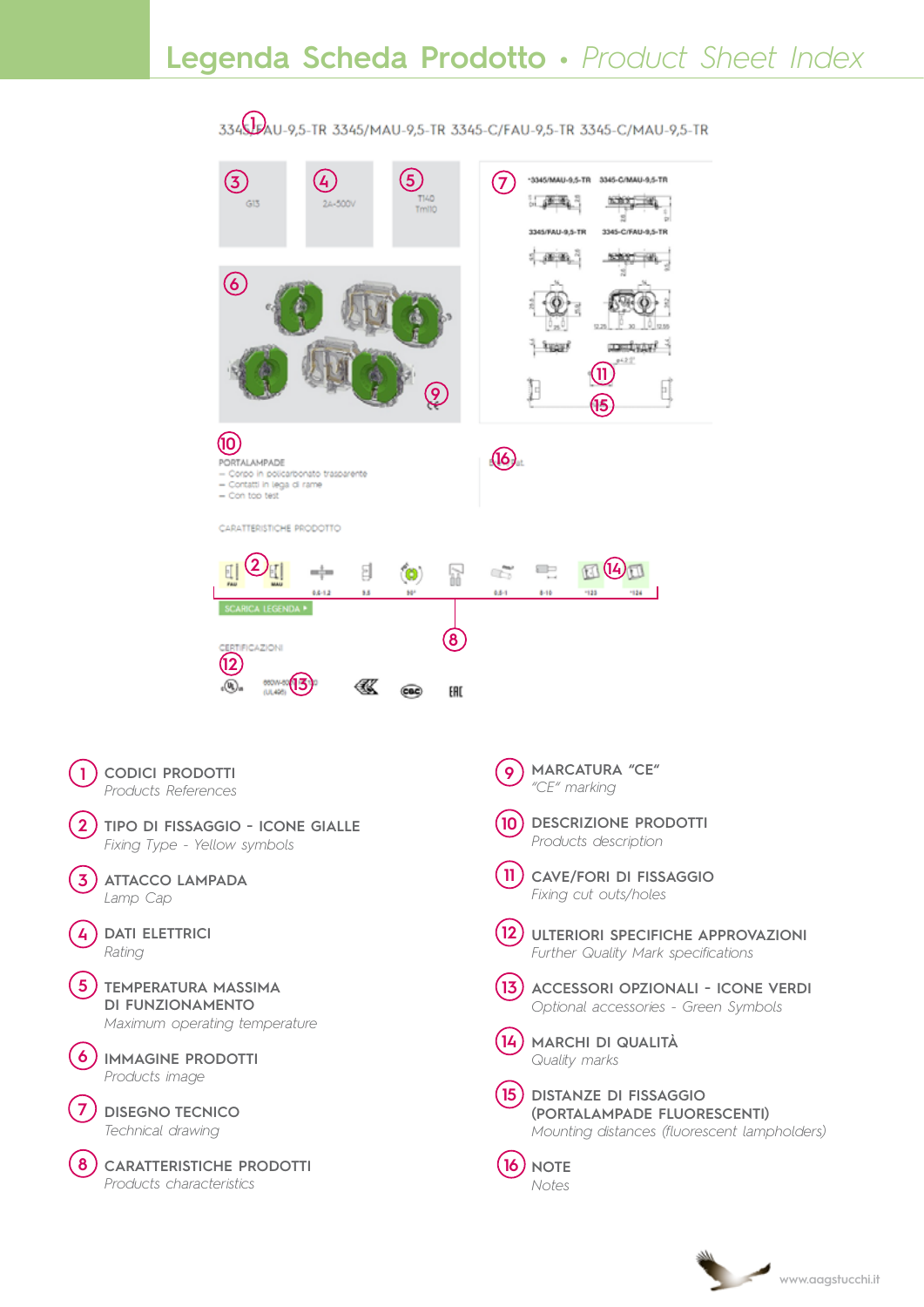

## **per SEZIONATORI, MORSETTI CONNETTORE, MORSETTI E CONNETTORI**

*For insulator blocks, connector terminal blocks, terminal blocks and connectors*



*Poles*



**Temperatura massima ambiente (IEC) 18** *Maximum ambient temperature (IEC)*

### **per MORSETTI E CONNETTORI**

*For terminal blocks and connectors*

**Caratteristiche serrafilo in entrata** *Characteristics of input side terminals* **19**



PF045020-01-12300 PF045020-02-12300



DISSIPATORE DI CALORE Materiale Alluminio AI6060<br>Finitural<br>01. Anodizzato nero<br>02. Anodizzato silver

Per tutte le informazioni tecniche,termiche e di compatibilità"<br>scarica la scheda tecnica.

### **per DISSIPATORI -** *For heat sinks*

- **DIAMETRO del dissipatore** *Heat Sink diameter* **21**
- **ALTEZZA DEl dissipatore** *Heat sink height* **22**
- **POTENZA TERMICA DISSIPATA (Ta=25°C, Ths=100°C)** *Dissipated thermal power (Ta=25°C, Ths=100°C)* **23**



**Compatibilità** *Compatibility*

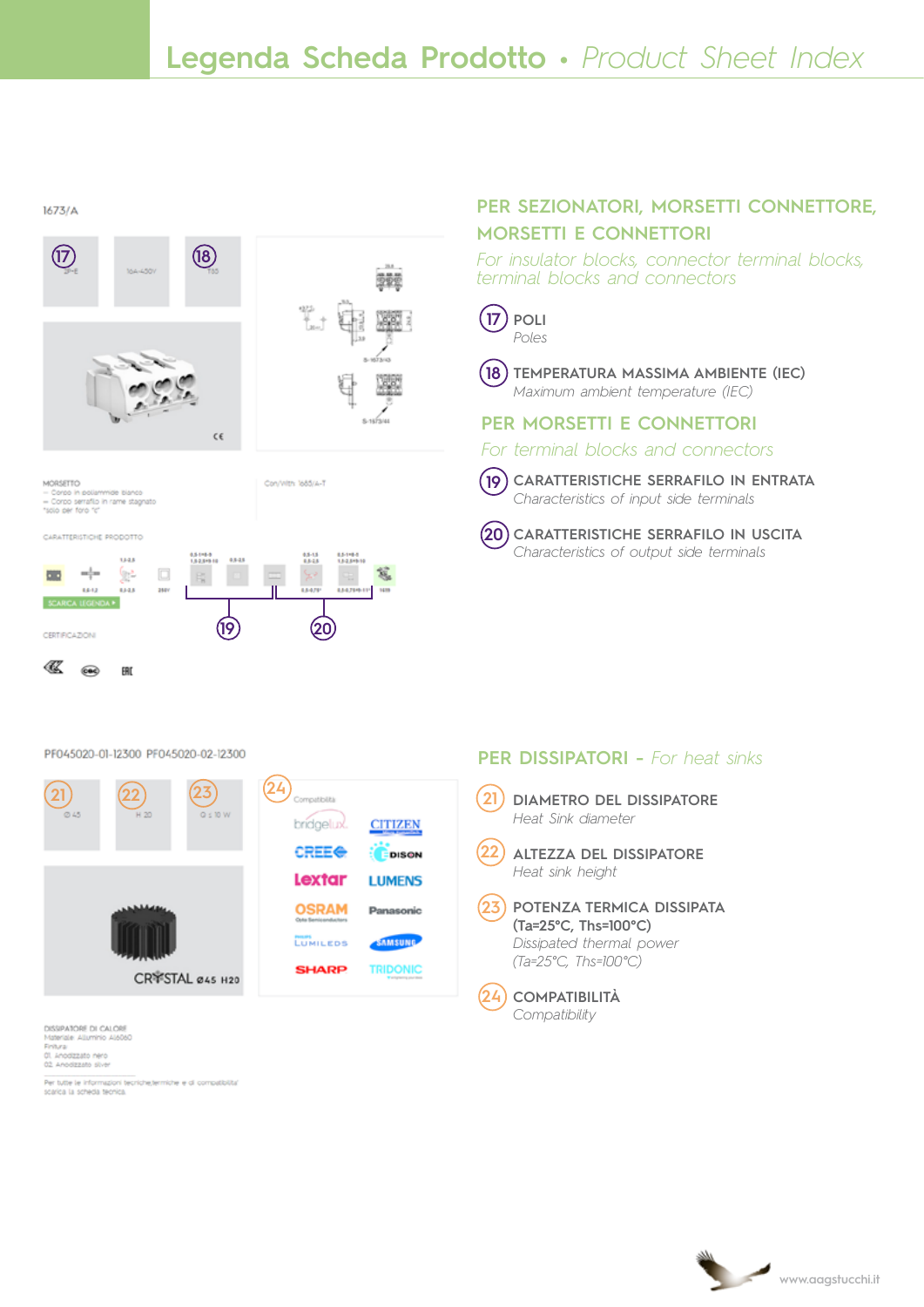### 9000-1/W-ST 9000-1/B-ST 9000-1/G-ST





### **per BINARI ONETRACK®**

*For ONETRACK® tracks*



**Dati elettrici** *Rating* **26**



BINARIO A 6 CONDUTTORI EUROSTANDARD PLUS\*<br>U/L2/L3/N/tera (sa/cc0v + D-/D- 2xIA/50v FELV AC (DAL))<br>— Europezza: I000 mm<br>— Estruo esterno in alluminio, Colori disponibili bianco (W),<br>neco (B) e anodizate in PVC<br>— Estruo loda

- 
- 
- 

CARATTERISTICHE PRODOTTO



### **CERTIFICAZIONI**